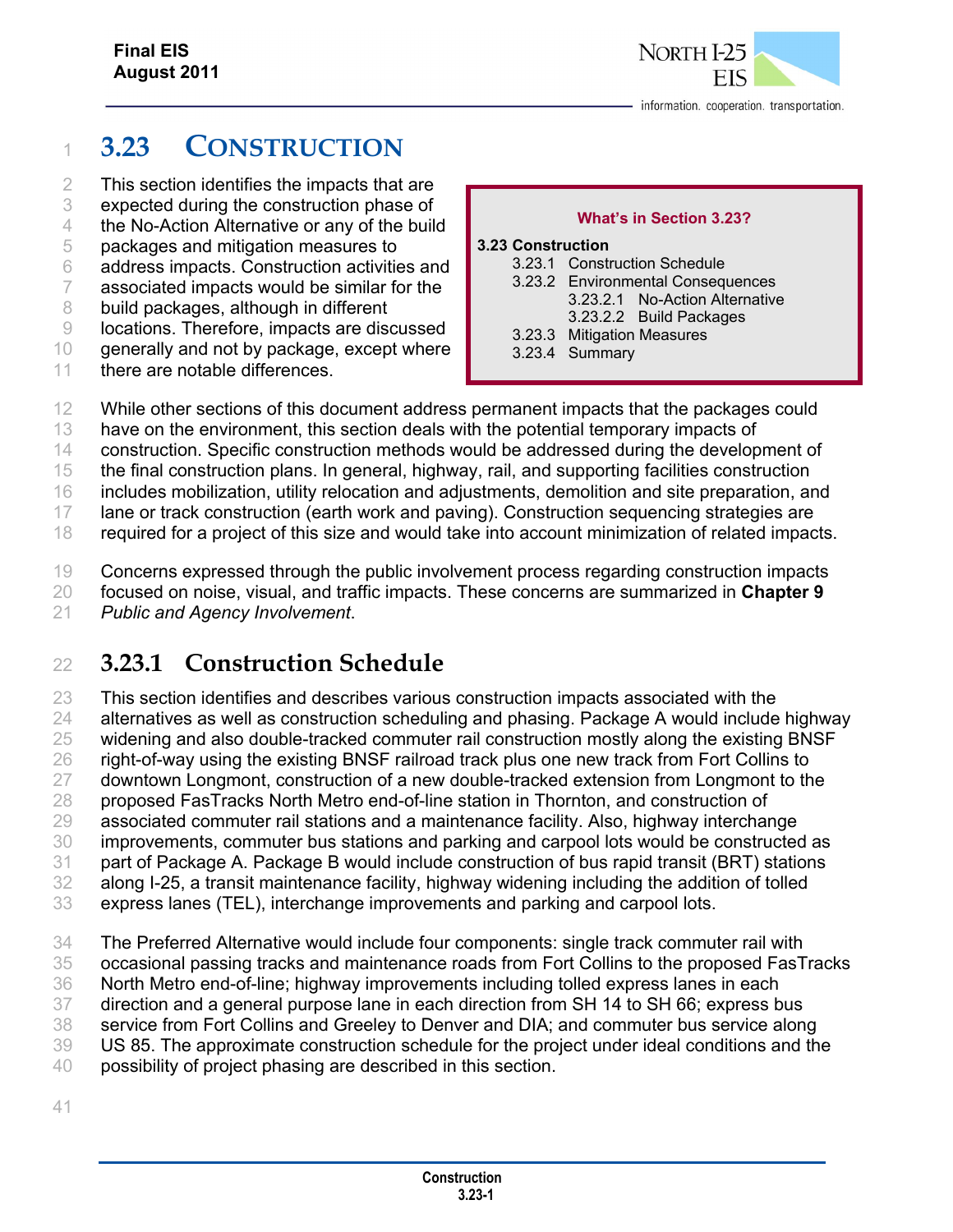### *Approximate Best-Case Construction Schedule*

2 The build packages would be built in phases since funding for the entire project is not

available. The schedule would take into account various construction activities grouped into

the categories of: mobilization, utility relocation, demolition and site preparation, lane

construction, and interchange and structure construction. The time required to complete

activities for each of these categories as well as the relative timing of the activities during the

course of the project has been estimated (see **Figure 3.23-1**). See **Chapter 8** *Phased Project* 

*Implementation* for more information on construction phases.

### **Figure 3.23-1 Approximate Best-Case Construction Schedule for All Build Alternatives**



# **3.23.2 Environmental Consequences**

### **3.23.2.1 NO-ACTION ALTERNATIVE**

The No-Action Alternative would involve very little additional construction over what is currently

14 programmed, approved, and funded to support the growing population of the regional study

area. Therefore, the No-Action Alternative would result in no construction or utility impacts

aside from those associated with the programmed projects (see **Chapter 2** *Alternatives*).

### **3.23.2.2 BUILD PACKAGES**

Construction of the build packages would create various temporary impacts within the project

area. Some of these impacts would be common to all build packages while some are specific

to particular components of a package, such as the incorporation of a double-track commuter

rail line in Package A.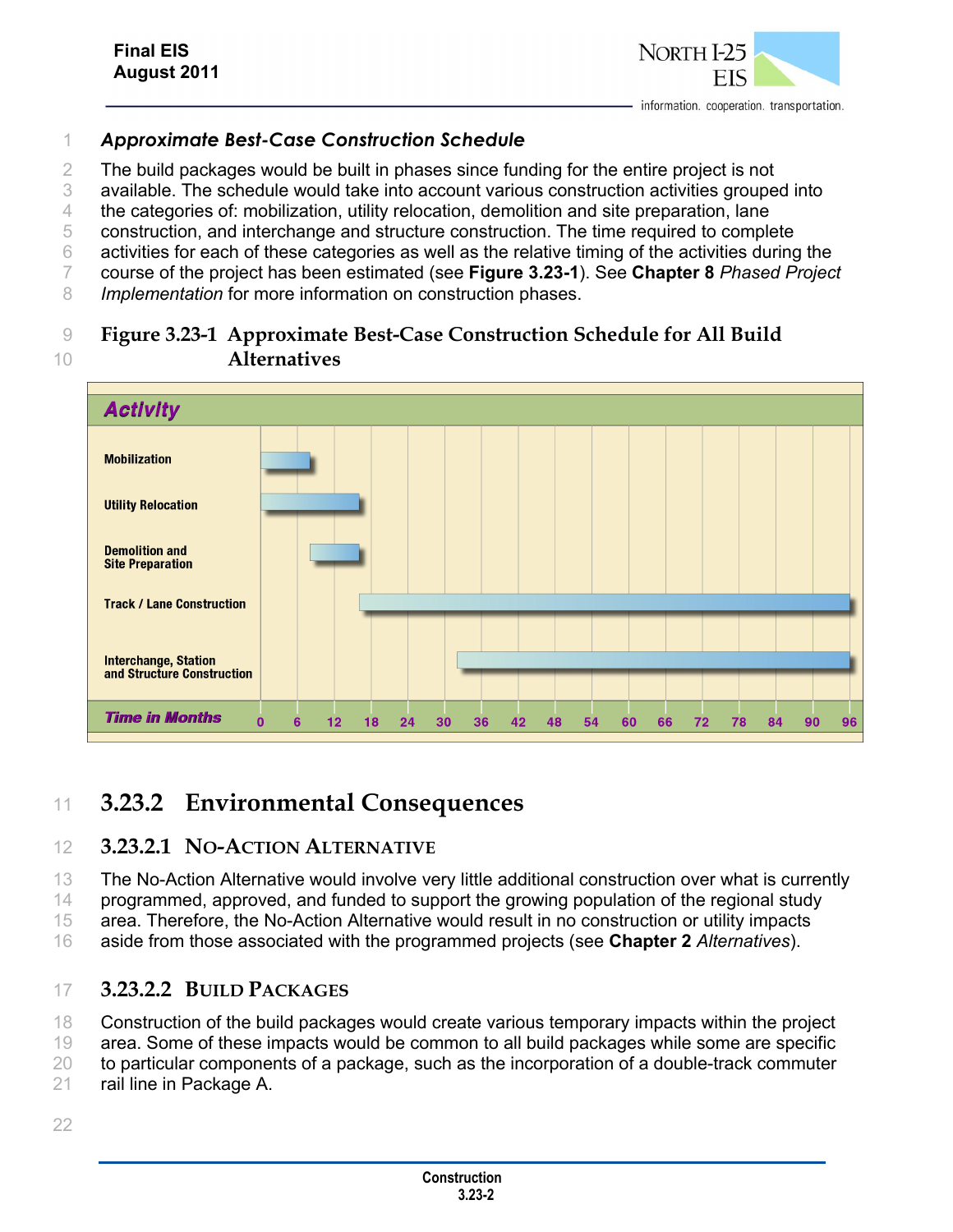

#### *Transportation*

- 2 Construction detours and delays can create short-term impacts on local traffic circulation and
- congestion and inter- and intra-state travelers using the I-25 and US 85 corridors for
- commuting. These impacts may include delays or the need for alternative travel routes to
- reach residences and community facilities. Emergency service response may be negatively
- impacted as a result of construction, as well. In the more populated areas, such as the Denver 7 Metro Area, these impacts could cause greater congestion. Delays to the traveling public and
- 8 inconvenience to corridor residents would occur. A primary goal of CDOT during construction
- of the project would be to minimize inconvenience to the public through construction traffic

planning during final design, and by monitoring and adjusting these plans throughout the

- construction phase.
- Construction activities associated with the additional double-track or passing track along the
- BNSF/North Longmont Metro Connection corridors would impact roadway traffic at rail
- crossings and possibly train traffic along the existing railway. These impacts, though
- unavoidable, could be minimized through a variety of techniques.
- Overall construction impacts to roadway crossings are expected to be minor with employment of mitigation measures listed in **Section 3.23.3**.
- 18 Pedestrian and bicycle mobility is important within each of the package corridors. Construction
- activities could temporarily affect local residents who use these facilities and those who use
- these corridors for commuting and recreation.

### *Land Use*

- 22 Construction of the build packages would temporarily affect access to the different land uses
- 23 within the project area throughout the duration of the project. These impacts would mostly be
- limited to areas that are in close proximity to large-scale construction activities, generally not
- greater than 300 feet outside of the work areas.

### *Economic Conditions*

- By implementing any of the build packages, the economic benefit of additional employment
- within the project area due to construction would be evident. This additional employment
- includes construction-related jobs that are directly and indirectly related to the project. Jobs
- created that are directly related would include jobs that pertain to the actual construction
- activities of the project. Jobs that are indirectly related would include positions that would help
- support the construction efforts by supplying goods and services to construction workers. Construction of Package A, Package B and the Preferred Alternative would generate
- 10,800,10,200, and 11,400 jobs, respectively, throughout the length of construction.
- Restricted access to businesses located adjacent to the rights-of-way during construction
- could negatively impact the performance of some of the businesses. The severity of this
- impact would vary depending on the type and health of the business and the length of time of
- construction. These businesses may see a partial offset by increased retail sales due to the
- presence of construction workers.
-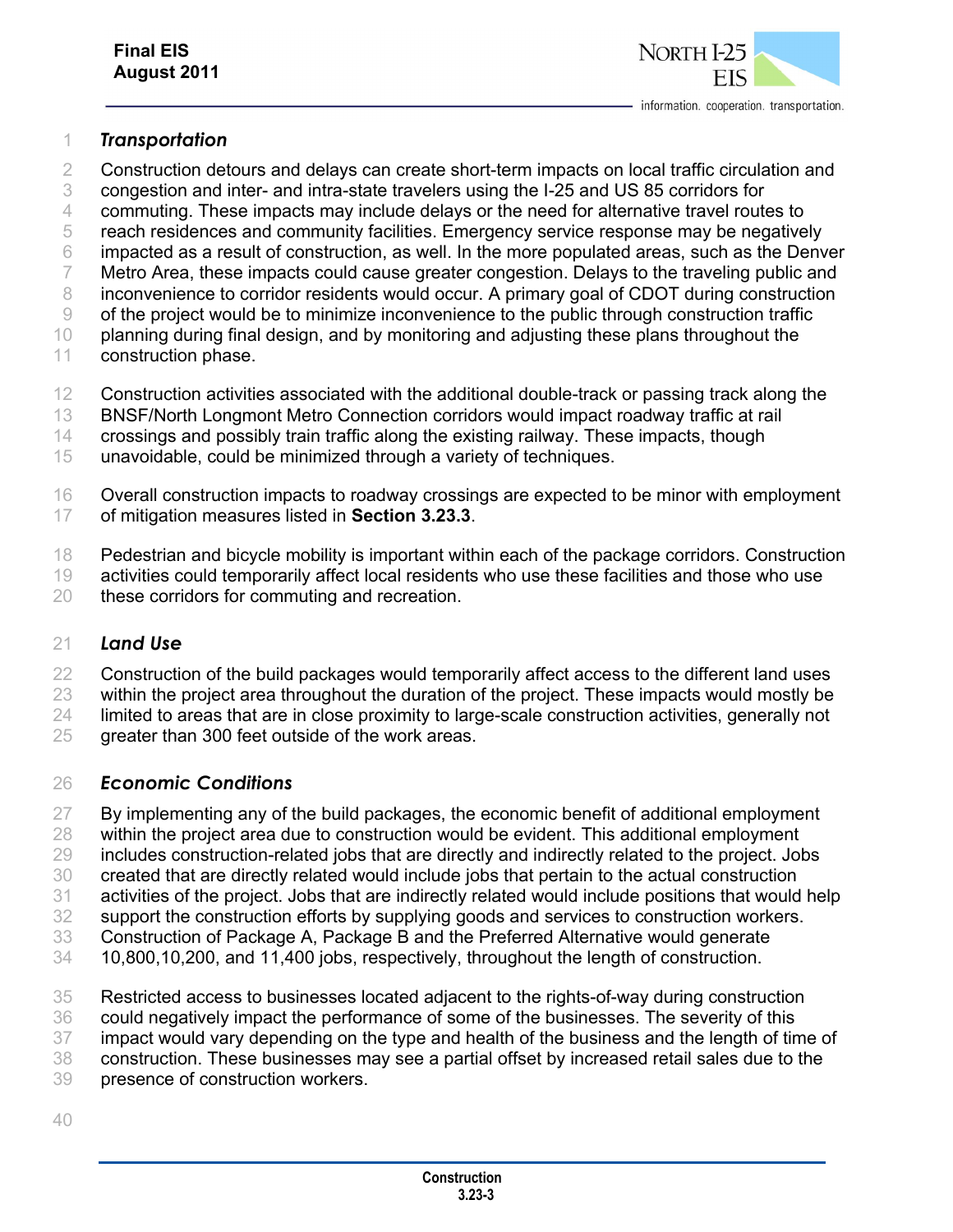

#### *Right-of-Way*

Some additional land would be required in areas adjacent to the existing rights-of-way for

construction staging purposes. These staging areas would be used to store equipment and

materials and would also be used to provide parking for construction workers. These

necessary areas would be purchased or leased, usually as temporary construction easements,

before the start of construction.

#### *Air Quality*

8 Without mitigation, excavation, grading, and fill activities associated with construction could

increase local fugitive dust emissions. Fugitive dust is airborne particulate matter, generally of

 a relatively large size (greater than 100 microns in diameter). Because of their large size, these soil particles typically settle within 30 feet of their source. Smaller particles could travel

- as much as hundreds of feet, depending on winds.
	- Construction activity would increase emissions from additional traffic and detouring. Also,

construction would require the disturbance of soil, which would produce fugitive dust or

 particulate pollution. Construction-related activities that may cause soil material to become airborne include the following:

- Digging and dumping of soil and discarded construction materials (asphalt, concrete, etc.)
- 18 Material hauling
- 19 Wind erosion over exposed construction sites
- $\rightarrow$  Re-entrainment of construction dirt deposited on local streets by vehicular traffic on the streets

22 The amount of airborne dust generated and the airborne concentration of particulate matter that human receptors would be exposed to would depend on a variety of factors and would vary from day-to-day, depending on site and climate conditions. Factors influencing fugitive dust emissions include:

- 26 → Soil type
- $27 \rightarrow$  Area of exposed soil
- **Exercise 28 Location of construction activities relative to potential receptors**
- **→** Volume of dirt/material to be moved
- Wind speed and direction
- 31 > Soil moisture
- **► Time of day**
- 33 > Season of the year
-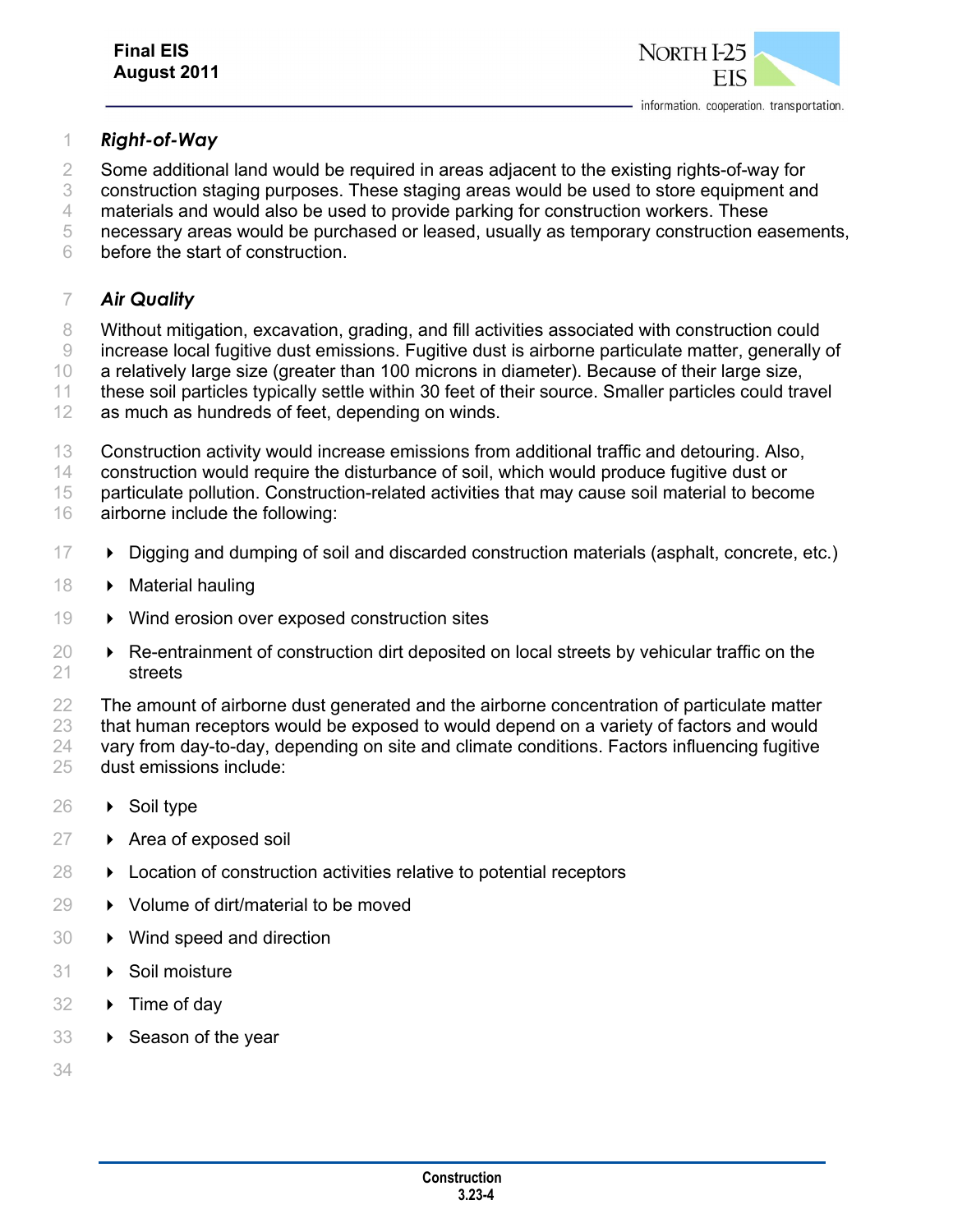

- The length of time that any particular receptor would be exposed to construction-related dust
- would be relatively short, lasting only during construction activities. Construction would likely
- proceed in a linear fashion with site excavation, bed preparation, and track installation
- beginning at one or more locations and working along the alignment.
- Construction vehicles and equipment would generate the same exhaust emissions as motor
- vehicles on area roadways. The emissions contribution of these vehicles would be short-term
- and minor when compared to usual emission levels from day-to-day traffic in the project area.
- Additionally, construction equipment would generally be diesel-powered, emitting relatively low
- levels of carbon monoxide, but higher levels of particulate emissions.
- Exhaust emissions could temporarily impact sensitive receptors located adjacent to the areas of construction.

### *Noise and Vibration*

- 13 Construction noise would present the potential for short-term impacts to receptors located
- along the existing rights-of-way and along the designated construction access routes. The
- primary source of construction noise is expected to be diesel-powered equipment, such as
- trucks, earth-moving machinery, and demolition equipment.
- Demolition and pile driving could be the loudest construction operations. Demolition of structures, such as existing bridges, is generally conducted at night because of safety issues requiring full or partial closure of the highway and local streets. Piles could be required at most major bridge installations and could have both noise and vibration impacts. Alternative construction methods, such as the use of caissons or pre-drilling for piling, could replace pile 22 driving in noise-sensitive locations. The majority of noise receptors are located greater than 50 feet from areas where pile driving or other high-noise activities are expected. Increased 24 noise impacts are expected to occur only in areas near residential developments that are in 25 the vicinity of interchanges requiring demolition and replacement or major renovation. These impacts would occur primarily in the Windsor area and the north Fort Collins area along I-25. 27 Vibration caused by construction activities would present the potential for short-term impacts in
- 28 areas where pile driving and compaction equipment are being used. The potential for building damage from pile-driving vibration is estimated to exist only within about 50 feet of the activity. Vibration from compaction equipment is less severe because it does not propagate through the lower soil layers like pile driving does. Construction activities in close proximity to buildings (i.e., within 50 feet) must be sensitive to vibration damage potential. Extra care would be necessary when in close proximity to buildings. Details would be developed during subsequent design efforts.
- **Table 3.23-1** shows typical noise emission levels of construction equipment that could be used for any build package at 50 feet. The impact levels from construction noise would depend on the sensitivity of the noise receptor, the magnitude of noise during each construction phase, the duration of the noise, the time of day the noise occurs, and the distance from the construction activities.

 A detailed description of noise level measurements (dBA) can be found in **Section 3.6** *Noise and Vibration*.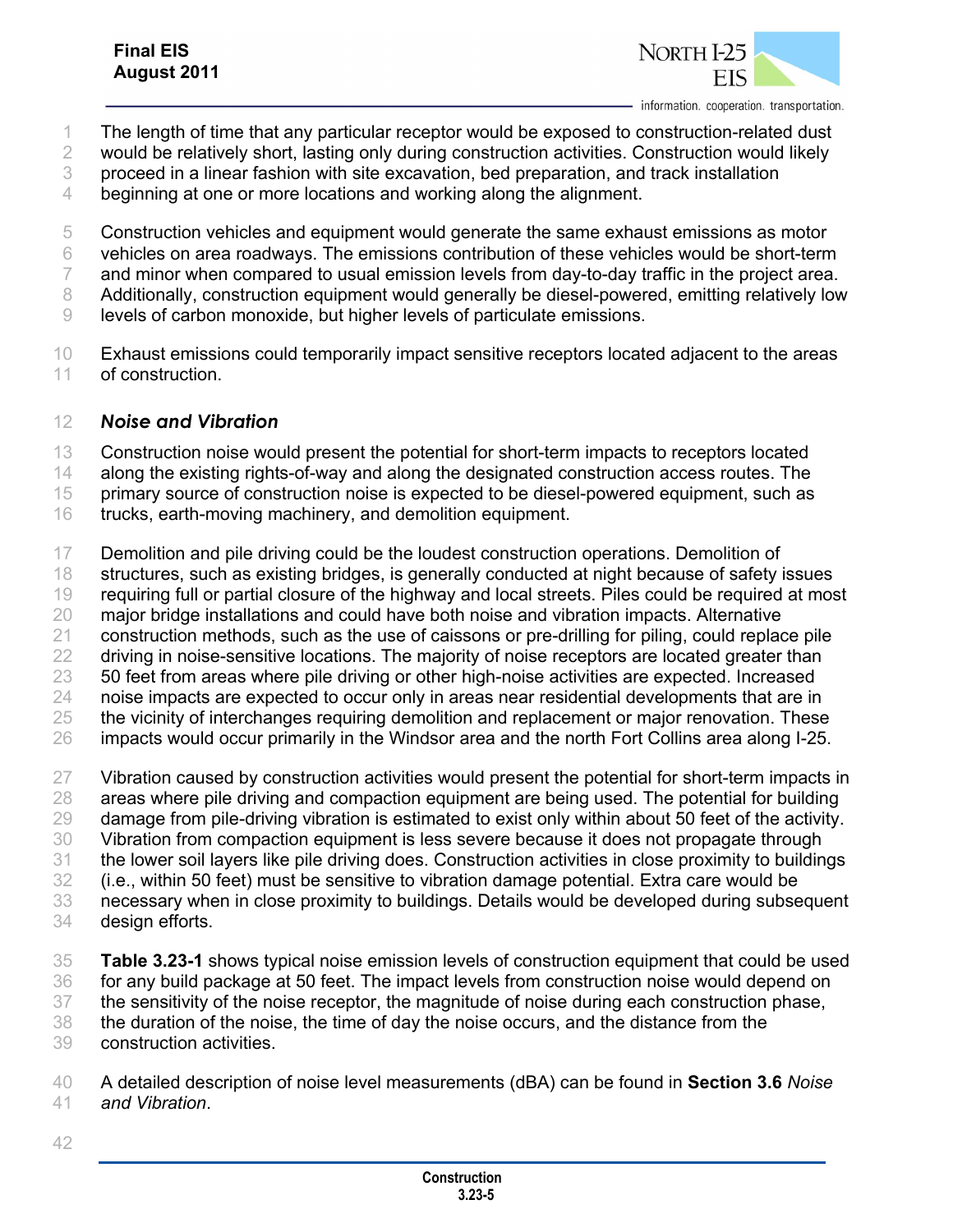

| <b>Equipment Type</b>    | <b>Typical Noise</b><br>Levels at 50 feet<br>(dBA) from Source | <b>Equipment Type</b> | <b>Typical Noise</b><br>Levels at 50 feet<br>(dBA) from Source |
|--------------------------|----------------------------------------------------------------|-----------------------|----------------------------------------------------------------|
| Air Compressor           | 81                                                             | Pile-driver (Impact)  | 101                                                            |
| <b>Backhoe</b>           | 80                                                             | Pile-driver (Sonic)   | 96                                                             |
| <b>Ballast Equalizer</b> | 82                                                             | <b>Pneumatic Tool</b> | 85                                                             |
| <b>Ballast Tamper</b>    | 83                                                             | Pump                  | 76                                                             |
| Compactor                | 82                                                             | Rail Saw              | 90                                                             |
| Concrete Mixer           | 85                                                             | Rock Drill            | 98                                                             |
| Concrete Pump            | 82                                                             | Roller                | 74                                                             |
| Concrete Vibrator        | 76                                                             | Saw                   | 76                                                             |
| Crane, Derrick           | 88                                                             | Scarifier             | 83                                                             |
| Crane, Mobile            | 83                                                             | Scraper               | 89                                                             |
| Dozer                    | 85                                                             | Shovel                | 82                                                             |
| Generator                | 81                                                             | Spike Driver          | 77                                                             |
| Grader                   | 85                                                             | <b>Tie Cutter</b>     | 84                                                             |
| Impact Wrench            | 85                                                             | <b>Tie Handler</b>    | 80                                                             |
| Jack Hammer              | 88                                                             | Tie Inserter          | 85                                                             |
| Loader                   | 85                                                             | Truck                 | 88                                                             |
| Paver                    | 89                                                             |                       |                                                                |

#### 1 **Table 3.23-1 Typical Construction Equipment Noise Emission Levels at 50 Feet**

2 The potential for construction noise impacts would vary by location and land use. It is likely

3 that noise impacts would occur in residential areas within 50 feet of the railroad alignment as a

4 result of construction of the commuter rail system. These impacts would be intermittent and

5 temporary. Potential noise impacts to commercial or industrial areas could occur within 50 feet 6 of the rail alignment from construction activities in areas where pile-driving activity would take

7 place.

8 Construction vibration impacts would result from the use of construction equipment such as a 9 pile driver, a bulldozer, or a jack hammer. The vibration would be generally intermittent and

10 temporary, and therefore, would not result in an appreciable impact to receivers along the

11 alignment with the exception of properties in close proximity to construction activities.

12 **Table 3.23-3** identifies vibration source levels for construction equipment at 25 feet.

13 Detailed information on vibration measurements (vdB) can be found in **Section 3.6** *Noise and*  14 *Vibration.*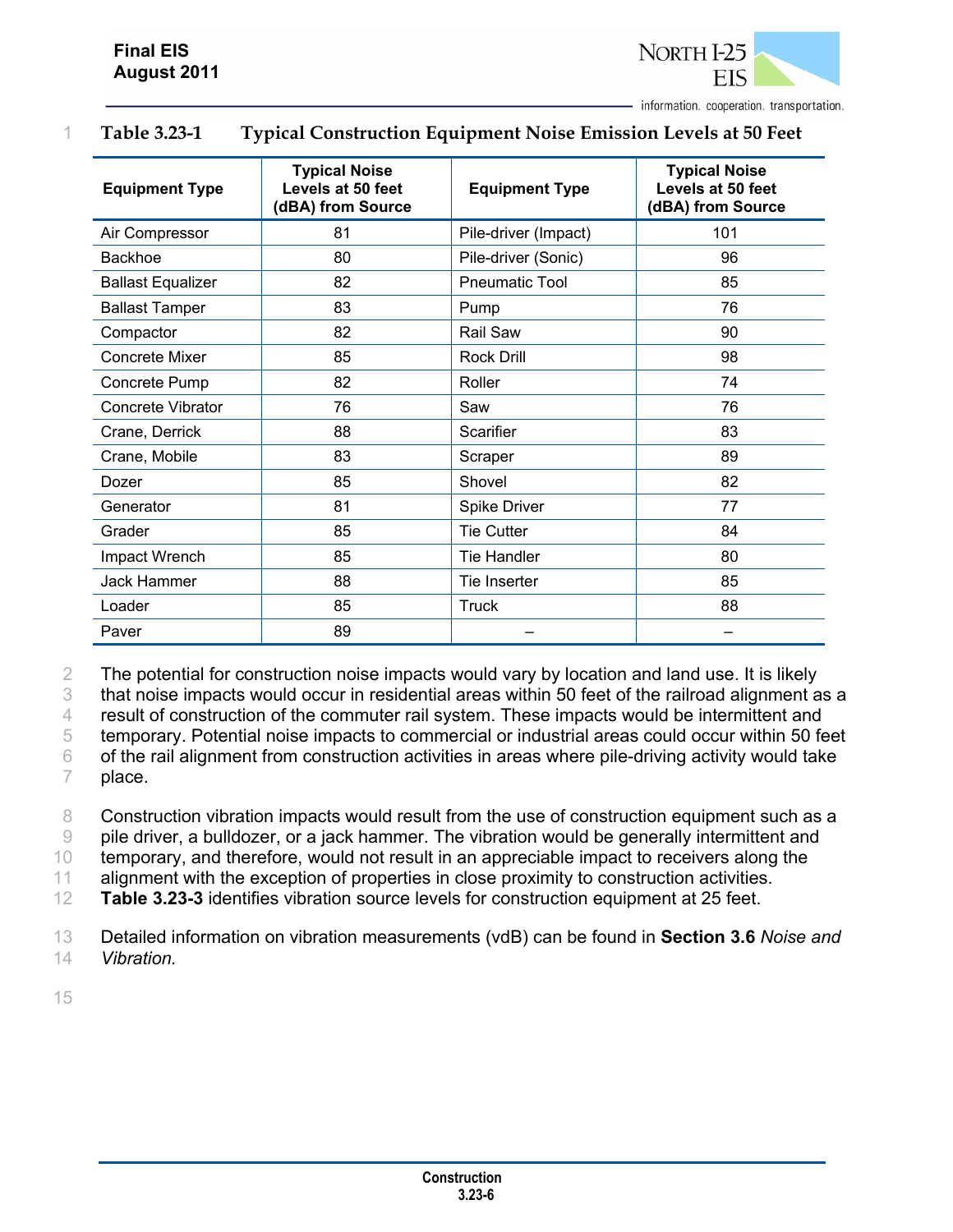

#### 1 **Table 3.23-2 Vibration Source Levels For Construction (From Measured Data)**

| <b>Equipment</b>               | PPV at 25 Feet<br>(in/sec) | <b>Approximate VdB at 25</b><br>Feet |
|--------------------------------|----------------------------|--------------------------------------|
| Pile driver (impact)           | 1.518                      | 112                                  |
| Pile driver (sonic)            | 0.734                      | 105                                  |
| Clam shovel drop (slurry wall) | 0.202                      | 94                                   |
| Hydromill (slurry wall)        | 0.008                      | 66                                   |
| <b>Vibratory Roller</b>        | 0.210                      | 94                                   |
| Hoe Ram                        | 0.089                      | 87                                   |
| Large bulldozer                | 0.089                      | 87                                   |
| Caisson drilling               | 0.089                      | 87                                   |
| Loaded trucks                  | 0.076                      | 86                                   |
| Jackhammer                     | 0.035                      | 79                                   |
| Small bulldozer                | 0.003                      | 58                                   |

PPV.... Peak Particle Velocity VdB .... vibration decibels *Source: FTA, 2006c.*

#### 2 *Ecosystems*

3 Wildlife habitats adjacent to the railway or roadway improvements would be impacted during

4 construction. Some wildlife would be driven away during construction activities due to the

5 increased noise and activity. These impacts would be primarily limited to the undeveloped 6 areas of the project area.

#### 7 *Farmlands*

 Farmlands adjacent to the alignments would be impacted if construction activities are required to extend beyond the right-of-way or if access must be modified. Also, dust generated from construction activities could settle on agricultural lands, possibly temporarily altering soil composition. The impacted farmland areas are scattered throughout the project area where 12 land is undeveloped or primarily rural.

#### 13 *Cultural Resources*

 Construction could damage or remove archaeological or paleontological resources that have become buried beneath the soil surface, as discussed in **Section 3.15** *Historic Preservation* and **Section 3.16** *Paleontological Resources*. The amount of damage would vary, depending upon soil strata, type, and condition, materials, and type of structure. Construction could have 18 both short- and long-term impacts on cultural landscapes by introducing intrusive elements into the landscape, or by removing character-defining elements of that landscape, such as large trees, irrigation features, or open spaces.

### 21 *Parks and Recreational Resources*

22 Parks located adjacent to construction activity could experience temporary impacts during 23 construction. Detailed information on each of the parks and recreation areas can be found in 24 **Section 3.18** *Parks and Recreation*. Impacts to these areas could include construction noise, 25 dust, visual degradation, and increased traffic congestion inhibiting access to the park and 26 recreation areas.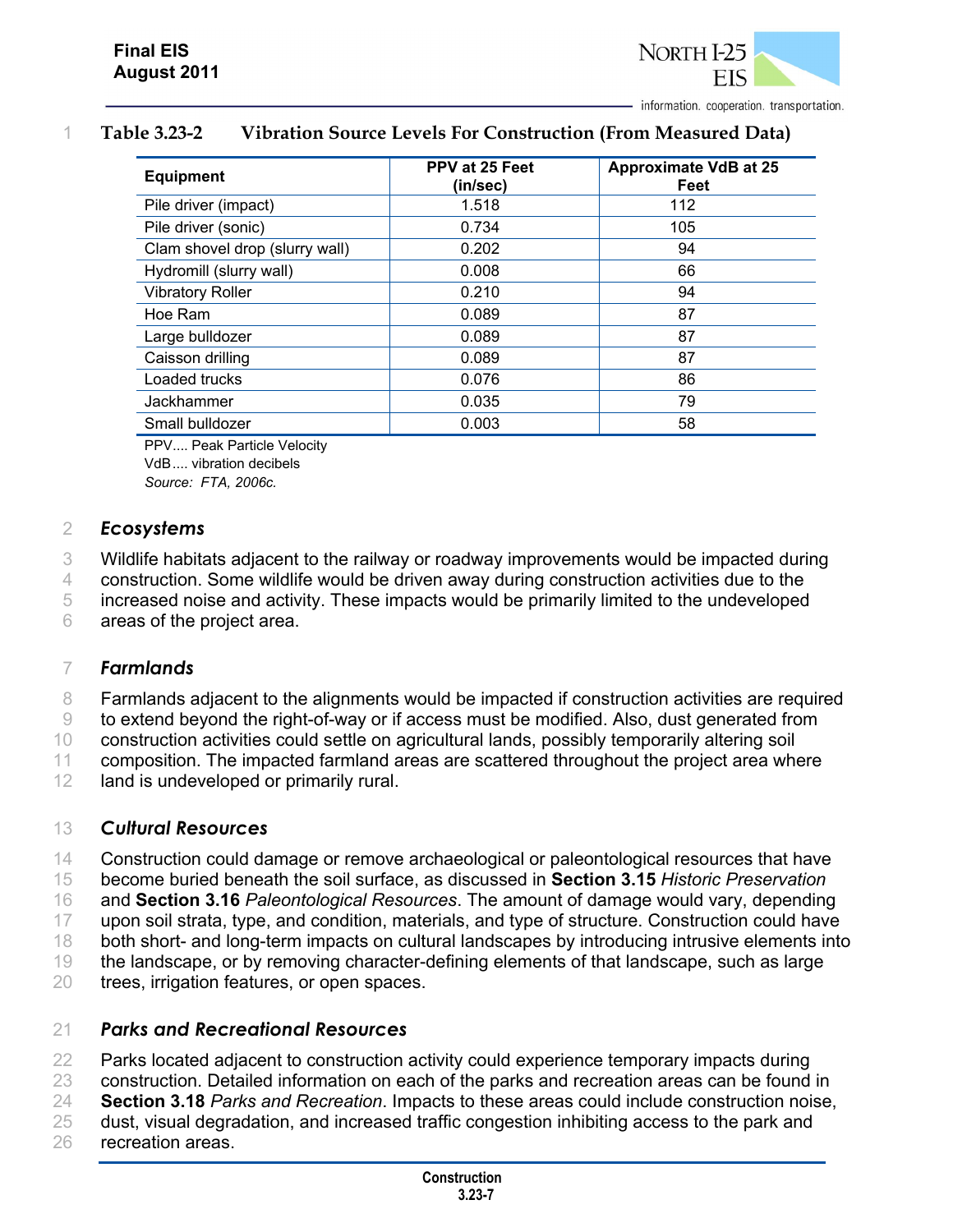

#### *Visual Setting*

Short-term construction-related visual impacts would likely occur as a result of the proposed

build packages. These impacts would include the presence of construction equipment and

material storage, temporary barriers, guardrail, detour pavement and signs, temporary shoring

 and retaining walls, lighting for night construction, and removal of existing vegetative cover in the construction zone. Residential areas near construction activities could experience visual

impacts resulting from construction activities.

It is assumed that the construction of any build package would be conducted in phases so the

entire corridor would not be undergoing construction at one time. The greatest visual impacts

during construction would be associated with construction lay-down yards (staging areas),

construction traffic/equipment along I-25 and the rail line, clearing/demolition of the bridge

12 structures, safety barriers, and signage and flag-persons. The impacts would be visible both to

residents along the I-25 corridor and the rail line as well as travelers on the roadway network

within the project area.

#### *Floodplains and Water Resources*

During construction, stormwater runoff could present the potential for violations of water quality

standards if discharge occurs without the application of best management practices. Without

mitigation measures, stormwater runoff could cause erosion and sedimentation and transport

19 spilled fuels or other hazardous materials off the construction site. The build packages cross

 several drainage basins. Groundwater could be encountered during relocation of deep utilities, excavation, and construction of tunnels and below-grade roadways. Dewatering and treatment

could be required where groundwater is present.

23 The build packages would cause an increased risk to surface water quality due to proximity of

construction to tributaries of the South Platte River. These tributaries include the Cache la

25 Poudre River, Big Thompson River, Little Thompson River, and St. Vrain Creek. Final design

would include runoff prevention measures to minimize the amount of sediment reaching

surface water bodies as a result of rail or road construction.

#### *Wetlands and Waters of the U.S.—Section 404*

 Temporary impacts to wetlands could occur within the drainages of St. Vrain Creek, Little Thompson River, Big Thompson River, and Cache la Poudre River. These impacts would

primarily be from construction equipment adjacent to wetland areas. Wetlands would be

restored to the extent possible if damage from the equipment occurs (see **Section 3.8**

*Wetlands*).

#### *Hazardous Materials*

Hazardous materials could be encountered during construction in several ways. The

movement of earth, particularly excavation, could uncover sites with hazardous chemicals or

petroleum products. Former or current gas stations can frequently contain petroleum

contamination that could be encountered during construction.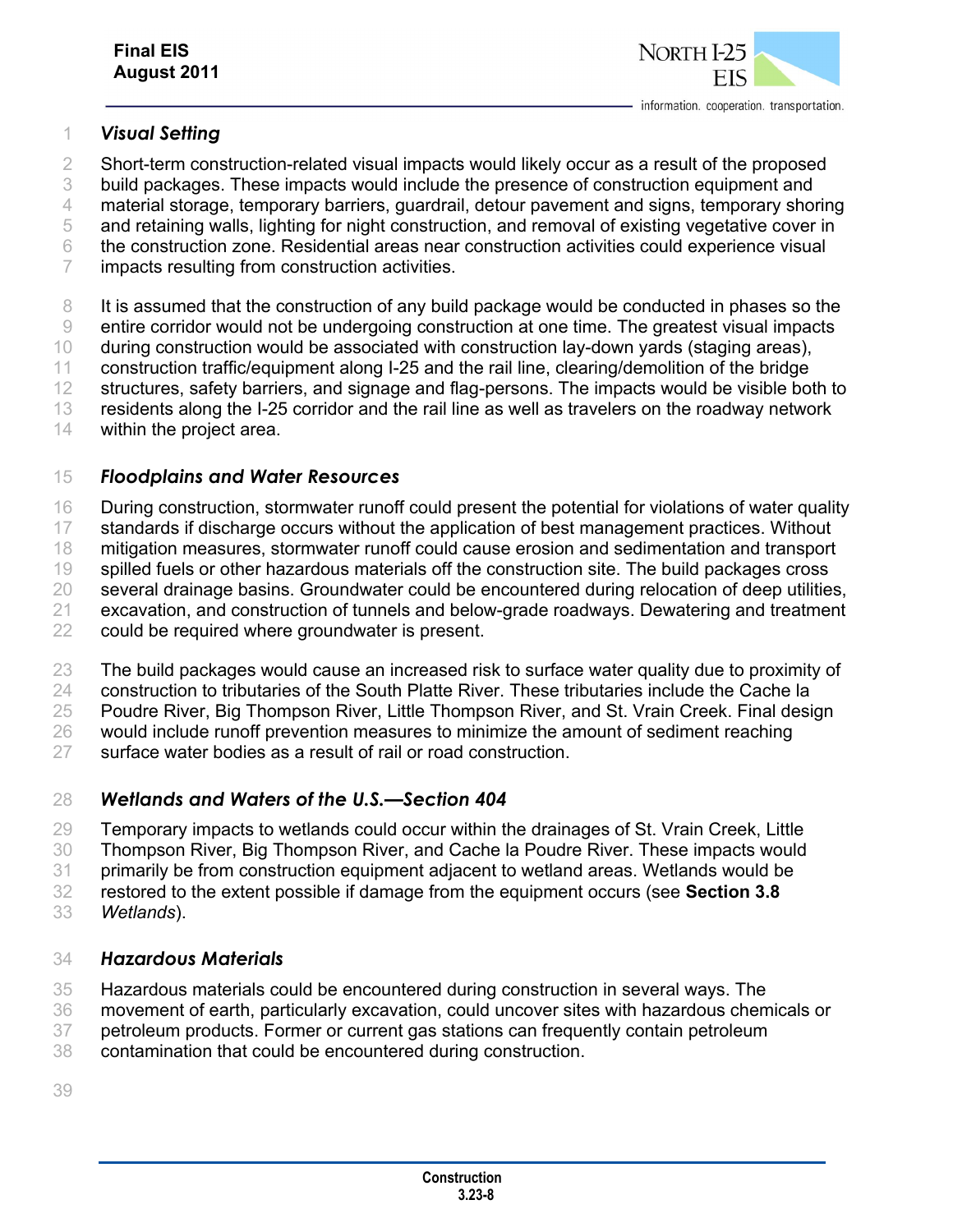### **Final EIS August 2011**



information. cooperation. transportation.

During construction, it is expected that there would be excavation and drilling for caissons to

support underpasses, overpasses, and bridge development. Any of these activities could

- cause an impact to soils or groundwater containing hazardous waste and, possibly, a potential
- impact to human health and safety.

Prior to construction and right-of-way acquisition, soil sampling would be performed to

- determine the nature and extent of contamination at sites with recognized environmental
- conditions. The results of this sampling would be incorporated into a health and safety plan
- that would be implemented during construction to minimize the potential exposure of workers
- to contaminants and hazards. StormWater Management Plans would be developed to
- minimize runoff and impacts to uncontaminated soils. Contaminated materials would be
- disposed according to Colorado Department of Public Health and Environment (CDPHE) requirements.
- 

### *Utilities*

- Construction associated with the build packages would require excavation, grading, boring and
- other activities that would have short-term effects on utilities. This would include crossing
- 16 existing lines, relocation, modification, and usage of temporary easements. The process of
- relocating these utilities could cause temporary planned or accidental disruptions in service to
- 18 local residents in the project area.
- CDOT would coordinate with the entities responsible for utility relocations and replacements
- required by the build packages. Mitigation would include meeting and consulting with the
- municipalities and utility representatives during the final design and construction phases to
- coordinate planning and construction activities. CDOT's goal is to minimize and, to the extent
- possible, avoid interruptions in service to corridor residents and businesses.

### *Energy*

- 25 The build packages would require substantial one-time energy expenditures related to the
- manufacture of construction materials, transporting of materials to the site, and construction of new facilities. Construction energy consumption is based on the number of lane-miles and
- track-miles proposed for each construction type; at-grade and on elevated structure. The build
- packages require energy to construct additional lanes, double- or single-track commuter rail,
- stations, and maintenance facilities. The energy consumption estimated for construction of
- Package A, Package B, and the Preferred Alternative is approximately 6.8 trillion, 9.0 trillion,
- and 10.3 trillion British thermal units (BTUs), respectively (see **Table 3.23-4**).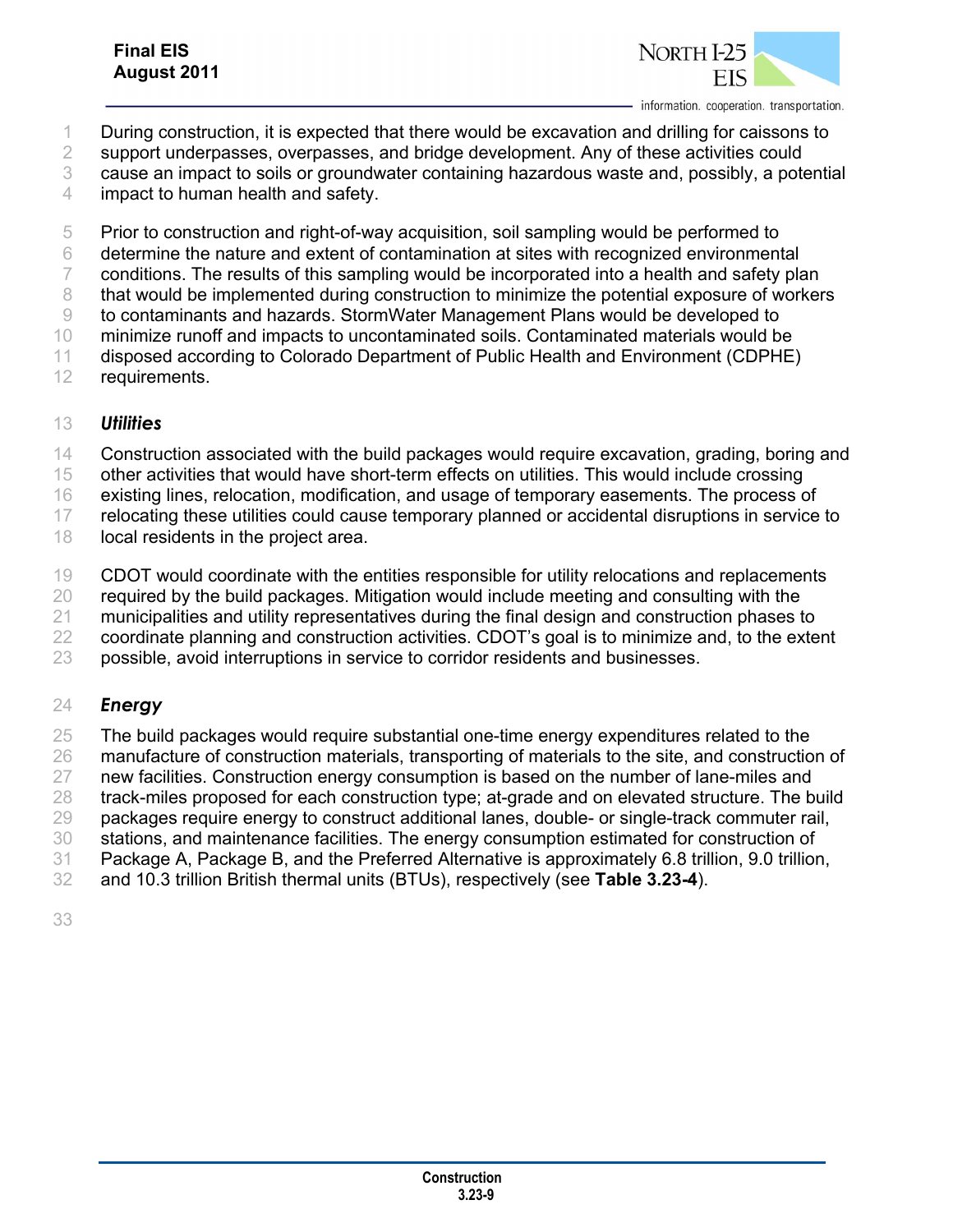

#### 1 **Table 3.23-3 Energy Consumption for Construction**

| <b>Alternative</b>       | <b>Type of Construction</b> | Lane Miles/<br><b>Track Miles</b> | <b>BTUs per</b><br><b>Lane Mile</b><br>(in millions) | <b>BTUs</b><br>Consumed<br>(in millions) |
|--------------------------|-----------------------------|-----------------------------------|------------------------------------------------------|------------------------------------------|
| Package A                | Surface Road/Railway        | 445.9                             | 13.885                                               | 6,191,322                                |
|                          | Elevated Road/Railway       | 12.0                              | 130,739                                              | 1,568,868                                |
|                          | <b>Total Construction</b>   | 457.9                             | N/A                                                  | 7,760,190                                |
| Package B                | Surface Roadway             | 525.6                             | 13,885                                               | 7,297,956                                |
|                          | <b>Elevated Roadway</b>     | 11.9                              | 130,739                                              | 1,555,794                                |
|                          | <b>Total Construction</b>   | 537.5                             | N/A                                                  | 8,853,750                                |
| Preferred<br>Alternative | Surface Roadway/Railway     | 606.0                             | 13,885                                               | 8,414,310                                |
|                          | Elevated Roadway/Railway    | 13.5                              | 130,739                                              | 1,764,977                                |
|                          | <b>Total Construction</b>   | 619.5                             | N/A                                                  | 10,179,287                               |

*Source: FTA, 2006c*.

# 2 **3.23.3 Mitigation Measures**

 CDOT's *Standard Specifications for Road and Bridge Construction* (2005c) and CDOT's *Construction Manual* (2002a) outline basic mitigation measures that contractors are required to take on any construction project. Appropriate application of these mitigation strategies would be defined during the final engineering phase of this project. See **Table 3.23-4** for a summary of construction-related mitigation strategies.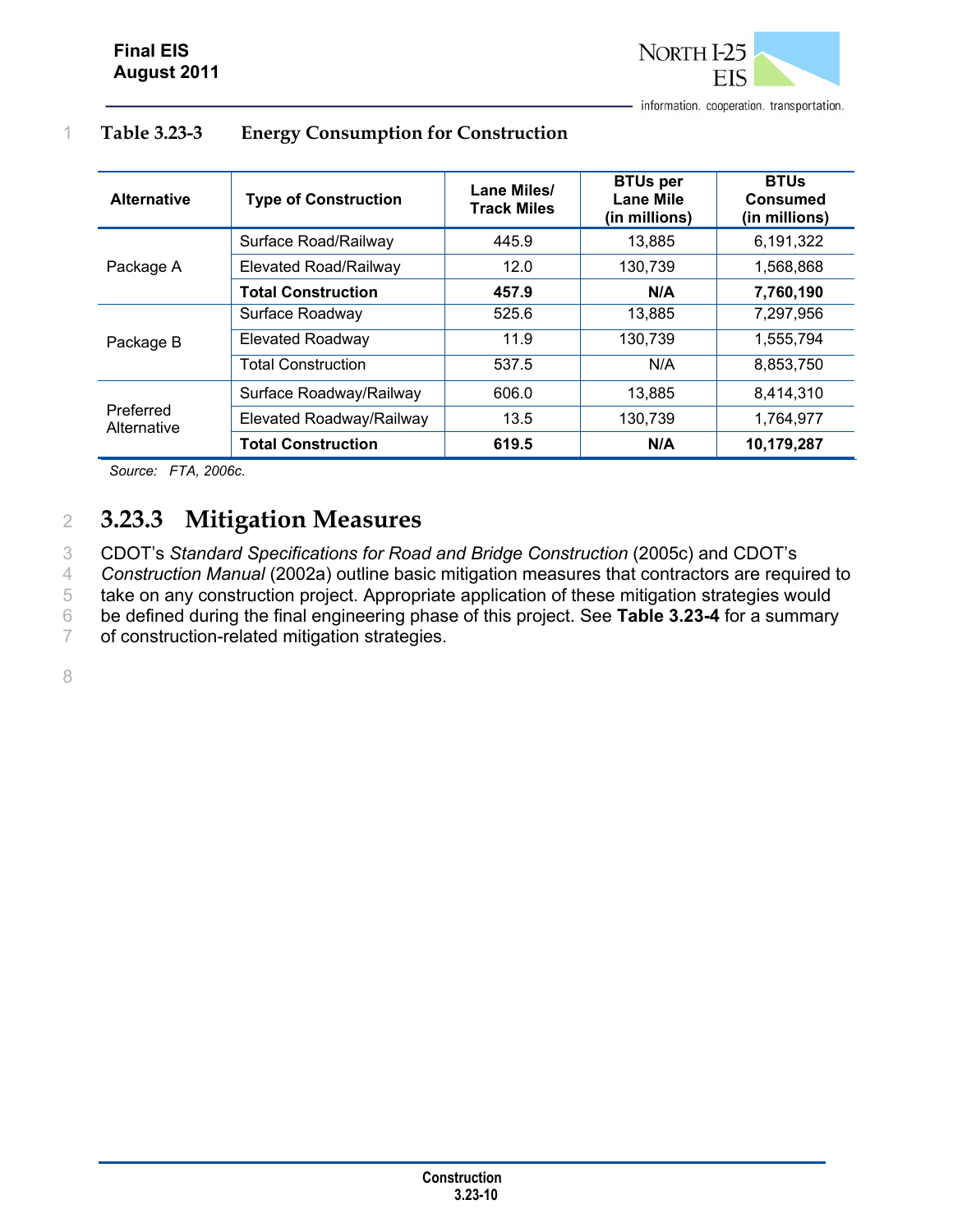

2

- information. cooperation. transportation.

## 1 **Table 3.23-4 Summary of Construction-Related Mitigation Strategies**

| Impact | <b>Most Likely</b><br>Impacted | <b>Recommended Mitigation Strategies</b>                                                                                                                                                                                                                                                                                                                                                                                                                                                                                                                         |
|--------|--------------------------------|------------------------------------------------------------------------------------------------------------------------------------------------------------------------------------------------------------------------------------------------------------------------------------------------------------------------------------------------------------------------------------------------------------------------------------------------------------------------------------------------------------------------------------------------------------------|
| Noise  | Local<br>residents             | Use enhanced signing.<br>▶                                                                                                                                                                                                                                                                                                                                                                                                                                                                                                                                       |
|        | Local                          | Implement construction best management practices.<br>▶                                                                                                                                                                                                                                                                                                                                                                                                                                                                                                           |
|        | businesses                     | Use noise blankets on equipment and quiet-use generators.<br>▶                                                                                                                                                                                                                                                                                                                                                                                                                                                                                                   |
|        |                                | Combine noisy operations to occur in the same time period.<br>▶<br>Use alternative construction methods, such as sonic or<br>▶                                                                                                                                                                                                                                                                                                                                                                                                                                   |
|        |                                | vibratory pile-driving in sensitive areas, when possible.                                                                                                                                                                                                                                                                                                                                                                                                                                                                                                        |
|        |                                | In residential areas, construction activities will be minimized<br>▶<br>during the evening, nighttime, weekends, and holidays when<br>receptors are usually in these areas.                                                                                                                                                                                                                                                                                                                                                                                      |
|        |                                | Nighttime construction will be desirable (e.g., commercial<br>▶<br>areas where businesses may be disrupted during daytime<br>hours) or necessary to avoid major traffic disruption.                                                                                                                                                                                                                                                                                                                                                                              |
|        |                                | The major noise source on construction sites is typically diesel<br>▶<br>motors; therefore, all engines will use commercially available<br>effective mufflers and enclosures, as possible.                                                                                                                                                                                                                                                                                                                                                                       |
|        |                                | Modern equipment will be used with improved noise muffling<br>▶<br>and all equipment items will be evaluated to ensure that they<br>have the manufacturers' recommended noise abatement<br>measure, such as mufflers, engine covers, and engine<br>vibration isolators intact and operational. Generally, newer<br>equipment creates less operational noise than older<br>equipment. All construction equipment will be inspected at<br>periodic intervals to ensure proper maintenance and presence<br>of noise-control devices (e.g., mufflers and shrouding). |
|        |                                | The use of impact pile driving will be avoided near noise-<br>▶<br>sensitive areas, where possible. Alternative foundation<br>preparation technologies will be used, such as vibratory pile<br>driving or cast in drilled hole.                                                                                                                                                                                                                                                                                                                                  |
|        |                                | Temporary barriers will be used and relocated, as required, to<br>▶<br>protect sensitive receptors from excessive construction noise.<br>Noise barriers should be made of heavy plywood or moveable<br>insulated sound blankets.                                                                                                                                                                                                                                                                                                                                 |
|        |                                | Plans will be made to conduct truck loading, unloading, and<br>hauling operations so that noise will be kept to a minimum.<br>This will be achieved by carefully selecting routes to avoid<br>going through residential neighborhoods to the greatest<br>possible extent.                                                                                                                                                                                                                                                                                        |
|        |                                | Good public relations will be maintained with the community to<br>▶<br>minimize objections to unavoidable construction noise.<br>Frequent updates of all construction activities will be provided<br>to the public. This program should keep residents informed so<br>they may plan around periods of particularly high noise levels<br>and should provide a conduit for residents to express any<br>concerns or complaints about noise.                                                                                                                         |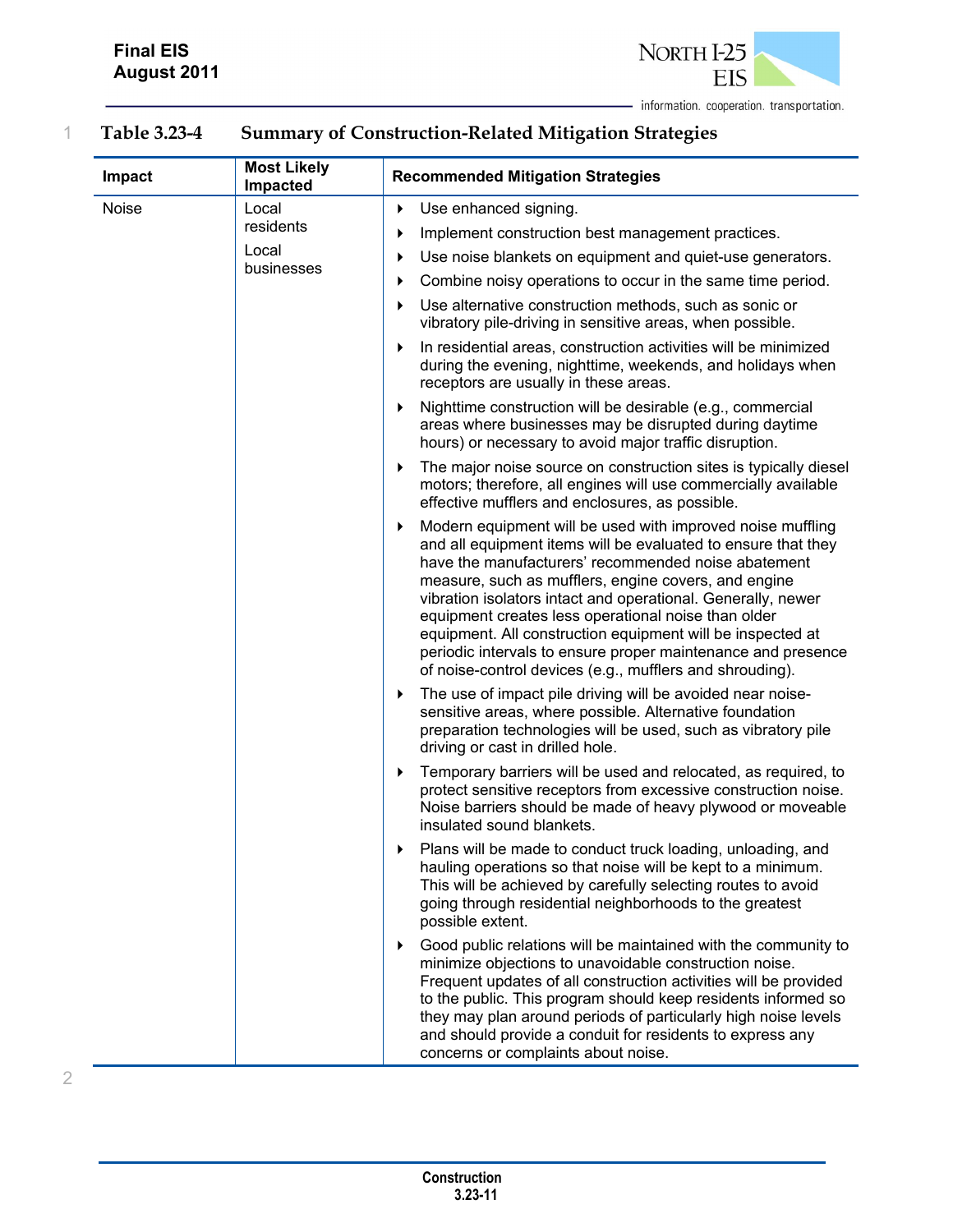**Impact Most Likely Impacted Impacted Recommended Mitigation Strategies**  Access Local residents Local businesses **Travelers** ▶ Use enhanced signing. Use alternate access enhancements. Use advertising/public relations. Do not close multiple interchanges concurrently. Highway **Traffic** detours Lane closures Congestion Construction vehicles on local streets Safety of lane shifts Local residents Local businesses **Travelers Limit detours.** Place detours on major arterial streets and ensure no local street detours are implemented. Schedule construction during periods of least traffic. Use geometric enhancements including wider lanes and better visibility. **Limit construction vehicles to major arterials. Enforce speed restrictions; provide adequate space for** enforcement; make prime contractor accountable. ▶ Use courtesy patrol. ▶ Use enhanced signing. **Phase construction to limit traffic in neighborhoods.**  Comply with American Association of State Highway and Transportation Officials (AASHTO) guidance and Manual on Uniform Traffic Control Devices. Coordinate work activities to ensure they do not coincide with sporting, school, or special events. **Implement advanced traffic diversion.**  Use intelligent management systems and variable message signs to advise/redirect traffic. Work with Regional Transportation District (RTD) to offer enhanced operations during peak construction. Develop traffic management plans. Maintain access to local businesses/residents. Coordinate with emergency service providers to minimize delay and ensure access to properties. Pedestrian/ Bicycle mobility Local residents **Commuters Bicyclists** Provide well-defined detours for pedestrians/ bicyclists. Enhance safety through the use of adequate signing, fencing, and lighting. Implement a public relations program. Comply with American Disability Act requirements. Construct new bike/pedestrian overpass as a detour before old is demolished.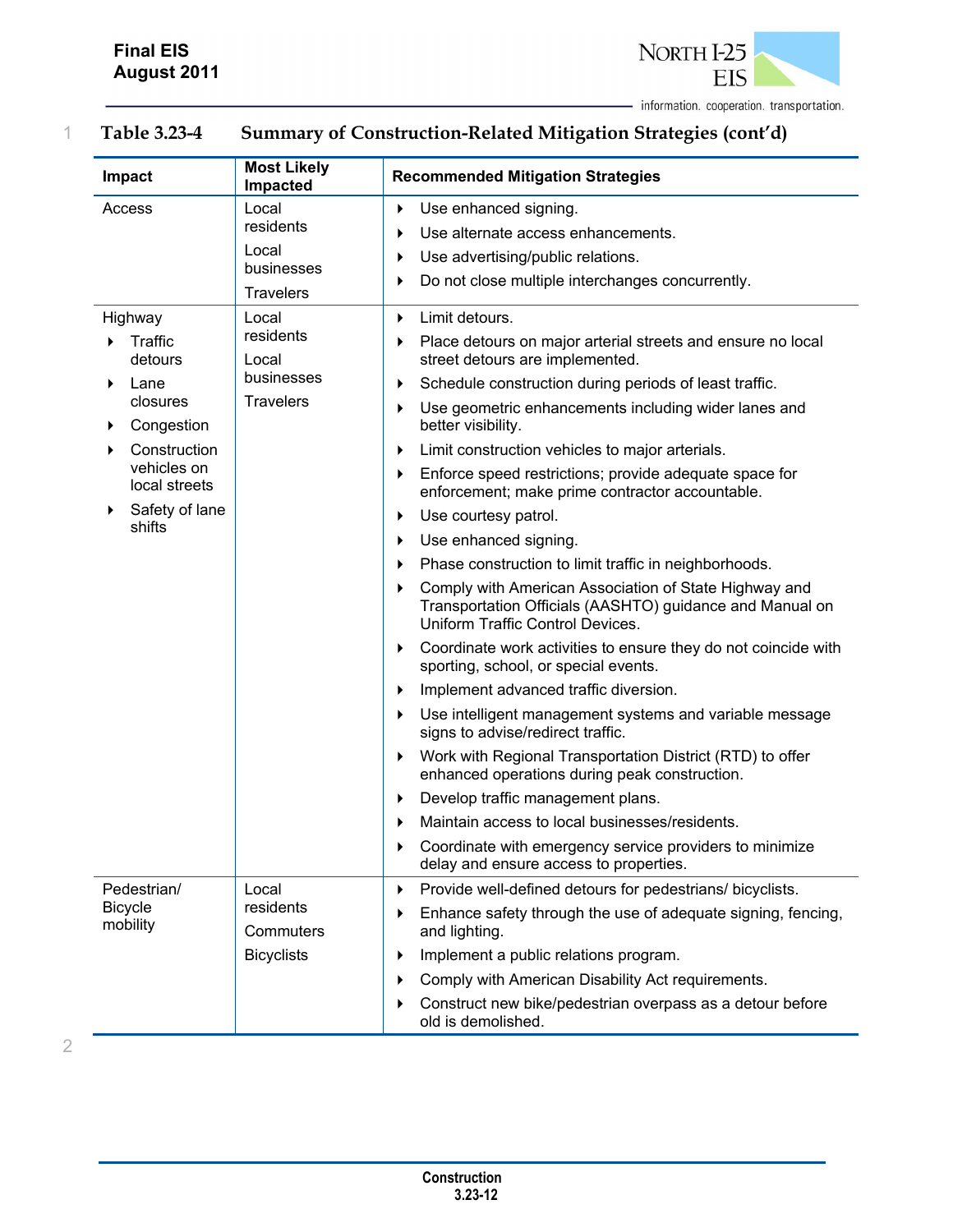

# 1 **Table 3.23-4 Summary of Construction-Related Mitigation Strategies (cont'd)**

| Impact                   | <b>Most Likely</b><br>Impacted | <b>Recommended Mitigation Strategies</b>                                                                                                                                                                                                                |
|--------------------------|--------------------------------|---------------------------------------------------------------------------------------------------------------------------------------------------------------------------------------------------------------------------------------------------------|
| Environmental<br>Impacts | Construction<br>workers        | Use wetting/chemical inhibitors for dust control.<br>▶                                                                                                                                                                                                  |
| Dust/air                 | Downstream                     | Provide early investigation of subsurface conditions.<br>▶                                                                                                                                                                                              |
| quality                  | water users                    | Prepare a well-defined materials handling plan.<br>▶                                                                                                                                                                                                    |
| Hazardous<br>▶           | Local                          | Employ educated contractor with trained personnel.<br>▶                                                                                                                                                                                                 |
| waste                    | residents                      | Require prompt and safe disposal of waste products.<br>▶                                                                                                                                                                                                |
| Water quality<br>▶       | Local                          | Implement water quality best management practices.<br>▶                                                                                                                                                                                                 |
| Resource use/            | businesses                     | Prepare well-defined stormwater management plan.<br>▶                                                                                                                                                                                                   |
| recycling                |                                | Conduct monitoring.<br>▶                                                                                                                                                                                                                                |
| material                 |                                | Institute resource reuse and allocation.<br>▶                                                                                                                                                                                                           |
|                          |                                | Ensure regulatory compliance.<br>▶                                                                                                                                                                                                                      |
|                          |                                | Cover trucks hauling soil and other materials.<br>▶                                                                                                                                                                                                     |
|                          |                                | Stabilize and cover stockpile areas.<br>▶                                                                                                                                                                                                               |
|                          |                                | Minimize offsite tracking of mud, debris, hazardous material,<br>and noxious weeds by washing construction equipment in<br>contained areas.                                                                                                             |
|                          |                                | Avoid impacts to wetlands or other areas of important habitat<br>▶<br>value in addition to those impacted by the project itself.                                                                                                                        |
|                          |                                | Control and prevent concrete washout and construction<br>▶<br>wastewater. As projects are designed, ensure that proper<br>specifications are adhered to and reviewed to ensure<br>adequacy in the prevention of water pollution by concrete<br>washout. |
|                          |                                | Store equipment and materials in designated areas only.<br>▶                                                                                                                                                                                            |
|                          |                                | Promptly remove any unused detour pavement or signs.<br>▶                                                                                                                                                                                               |
|                          |                                | Follow CDOT Standard Specifications for Road and Bridge<br>▶<br>Construction (2005), including sections regarding water<br>quality control, erosion control, and environmental health and<br>safety.                                                    |
|                          |                                | As soon as practicable after construction activities have been<br>▶<br>completed in a disturbed area, begin permanent stabilization<br>to limit further erosion of soil.                                                                                |
|                          |                                | Remove soil and other materials from paved streets.<br>▶                                                                                                                                                                                                |
|                          |                                | Incorporate recommendations as appropriate from the<br>▶<br>Regional Air Quality Council (RAQC) report, Reducing Diesel<br>Emissions in the Denver Area (RAQC, 2002).                                                                                   |
|                          |                                | Operate equipment mainly during off-peak hours.<br>▶                                                                                                                                                                                                    |
|                          |                                | Limit equipment idling time.<br>▶                                                                                                                                                                                                                       |
|                          |                                | Use recycled materials for project activities to the extent<br>▶<br>allowed by good practice and CDOT construction<br>specifications.                                                                                                                   |
|                          |                                | Use construction equipment that use ultra-low sulfur fuels to<br>▶<br>the extent practicable.                                                                                                                                                           |